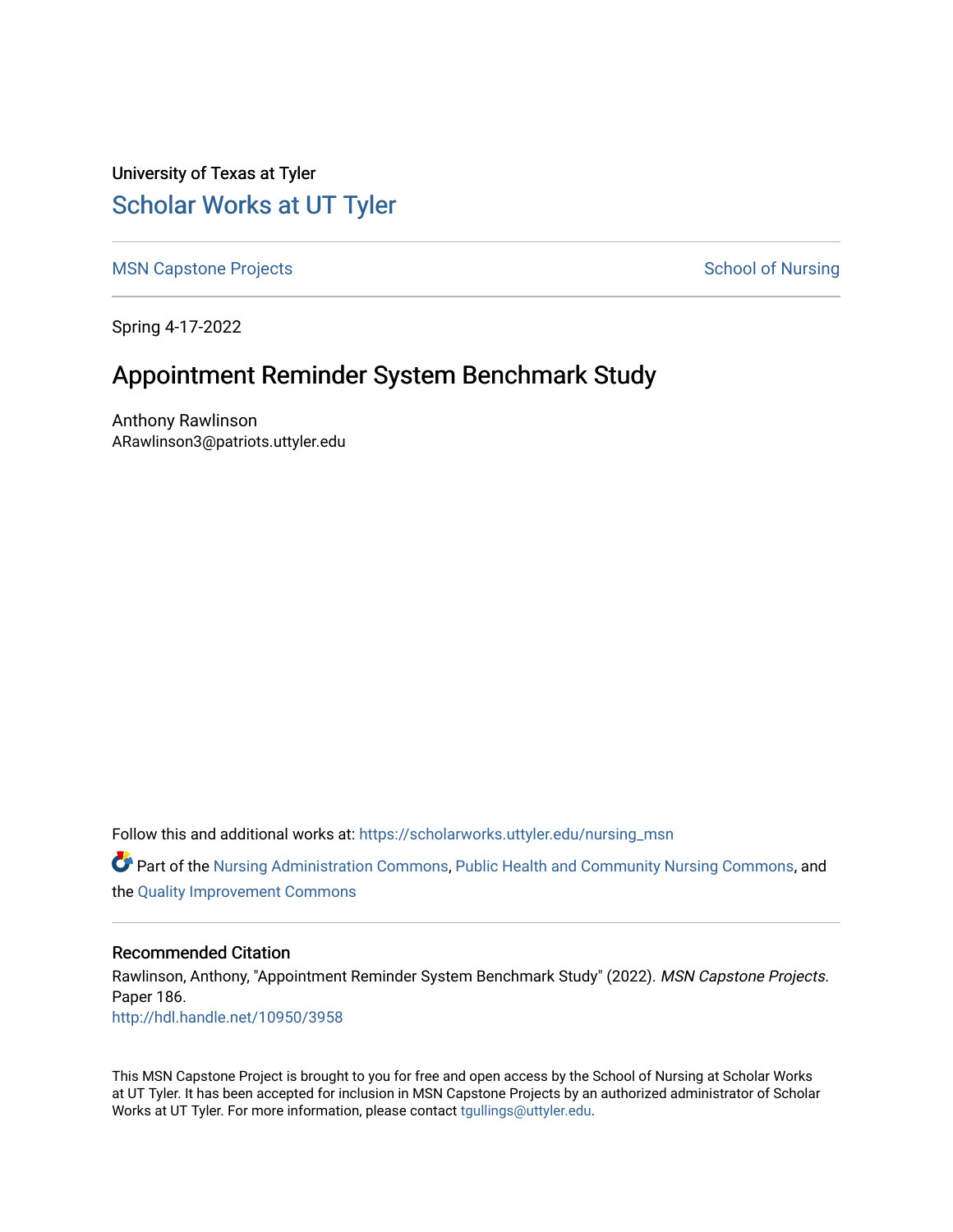**Appointment Reminder System Benchmark Study**

Anthony Rawlinson

The University of Texas at Tyler School of Nursing

In Partial Fulfillment of

NURS: Capstone

Dr. Colleen Marzilli

April 17<sup>th</sup>, 2022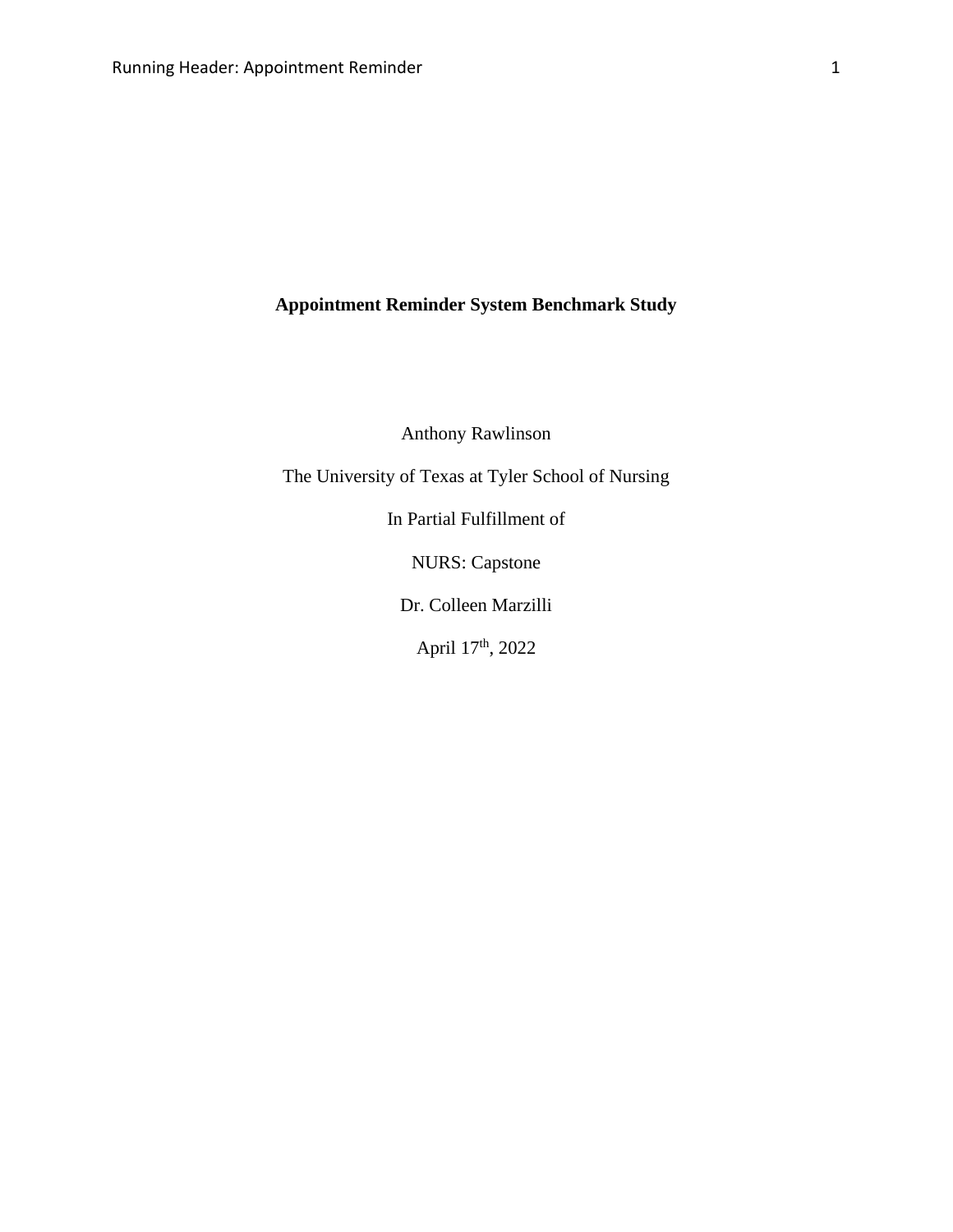## **Contents**

Acknowledgements

Executive Summary

## **Benchmark Project Report**

- 1. Rational for the Project
- 2. Literature Synthesis in Support of the Change
- 3. Stakeholders
- 4. Implementation of the System
- 5. Timetable
- 6. Data Collection Methods
- 7. Cost and Benefits of an Appointment Reminder System
- 8. Overall Discussion
- Recommendations/Conclusion

References

Appendix A

Appendix B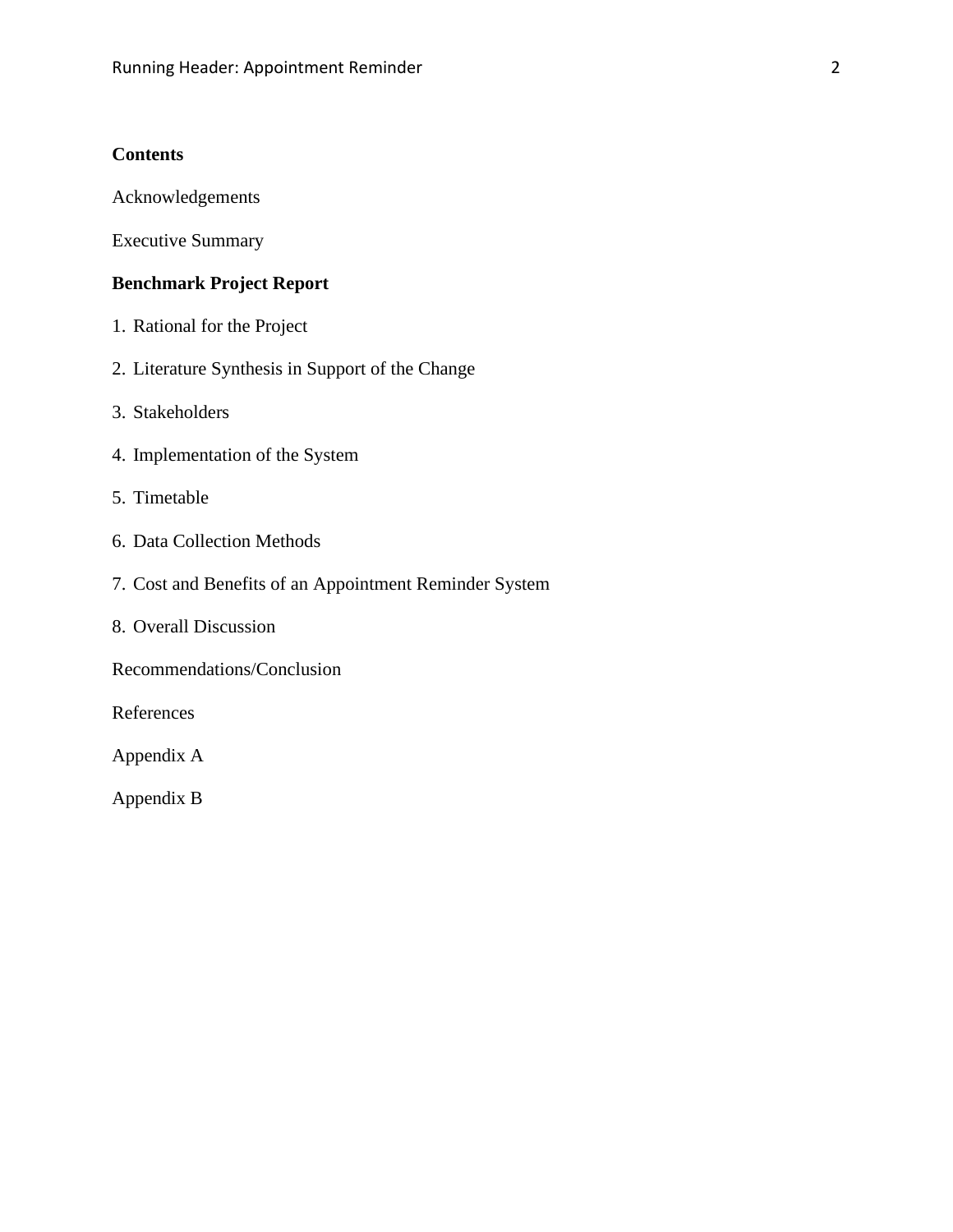#### **Acknowledgement**

I would like to take the opportunity to say thank you to every educator at the University of Texas at Tyler Nursing department. The education I have received at the University of Texas at Tyler has been outstanding. I would like to thank Dr. Colleen Marzilli for being available throughout this spring semester for questions. I would also like to thank Dr. Colleen Marzilli for her communication through announcements, and her words of positivity. I would also like to thank Dr. Danice Greer for sharing her wealth of knowledge with her students this Spring semester. I appreciate Dr. Danice Greer's willingness to communicate with her students. I am truly grateful for all of the professors who shared their knowledge and experience with me throughout my time with the University of Texas at Tyler.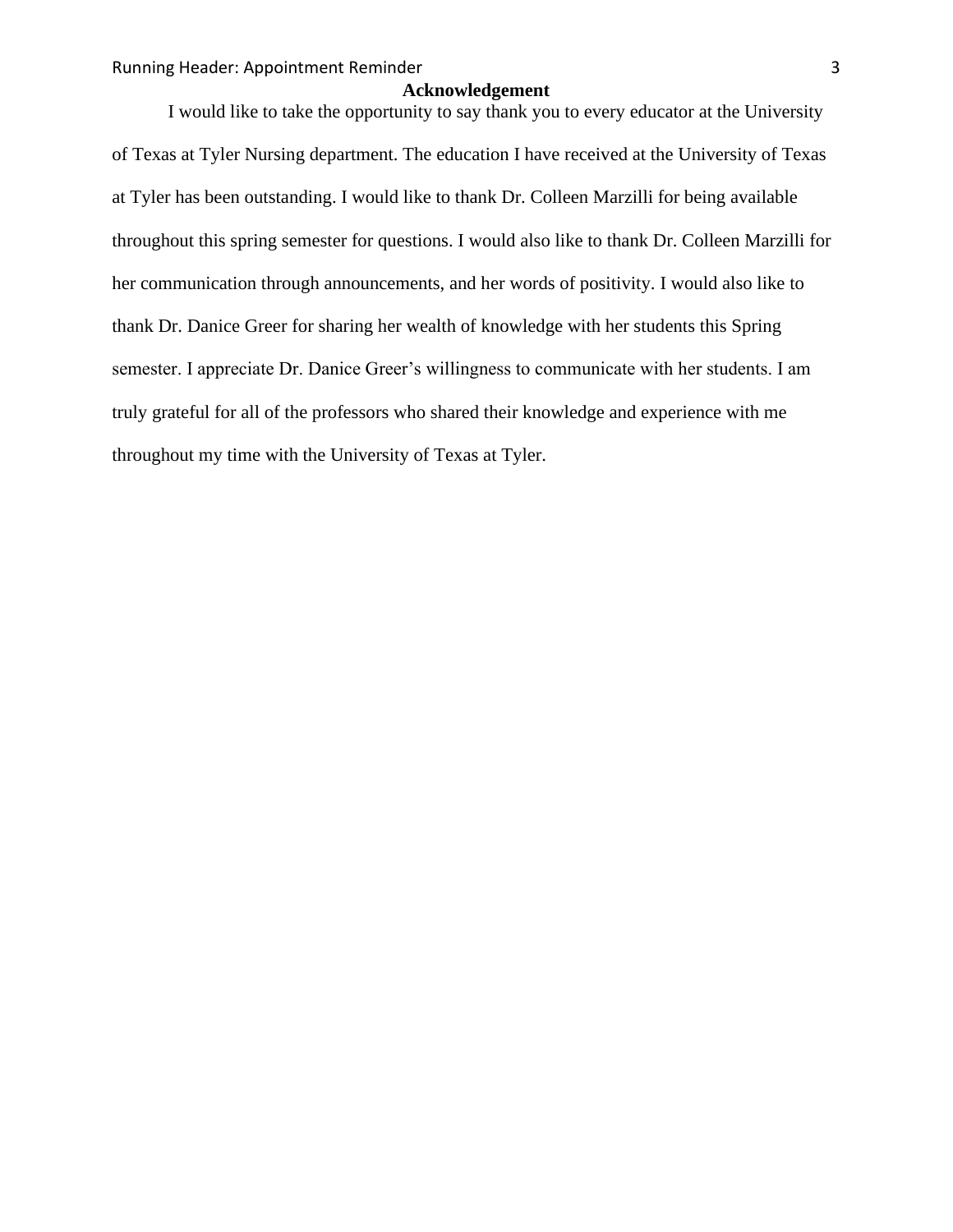#### **Executive Summary**

The average appointment "no-show" rate is 23% across 105 studies (Dantas et al., 2018). These "no-shows" cost an estimated 150 billion dollars a year to the American healthcare industry (Ruiz-Hernandez et al., 2020). Previous estimates place the cost of one no-show event at a primary office in the range of \$125 to \$274 (Aysola et al., 2020). These missed appointments not only cause a loss in office revenue, but also harm the patients missing the appointment (Marbouh et al., 2020). Some of the repercussions patients suffer from are longer wait times for appointments, higher Emergency Room (ER) admission rates, and discontinued care processes (Marbouh et al., 2020). Missed appointments also create dissatisfaction in patients, disruption in continuity of healthcare services, and impedes the identification and treatment of diseases (Ullah et al., 2018).

Decreasing "no-shows" is essential to boost revenue, patient satisfaction, and decrease patient harm. When Kumthekar & Johnson (2018) conducted their pilot survey prior to their study the most common reason for missed appointments was that the patient forgot about the appointment. To fix any problem it is essential to find the root cause. Though not all patients are missing their appointments due to forgetting, adding a text or call appointment reminder system to the primary care office will help solve this problem.

With the addition of the appointment reminder system, it is to be expected that "noshows" and missed appointments will decrease. The decrease in "no-shows" will decrease wasted time at the primary care practice. Revenue should improve due to the decrease in abrupt open appointment slots. The increased revenue will be over what is needed to cover the cost of the appointment reminder system.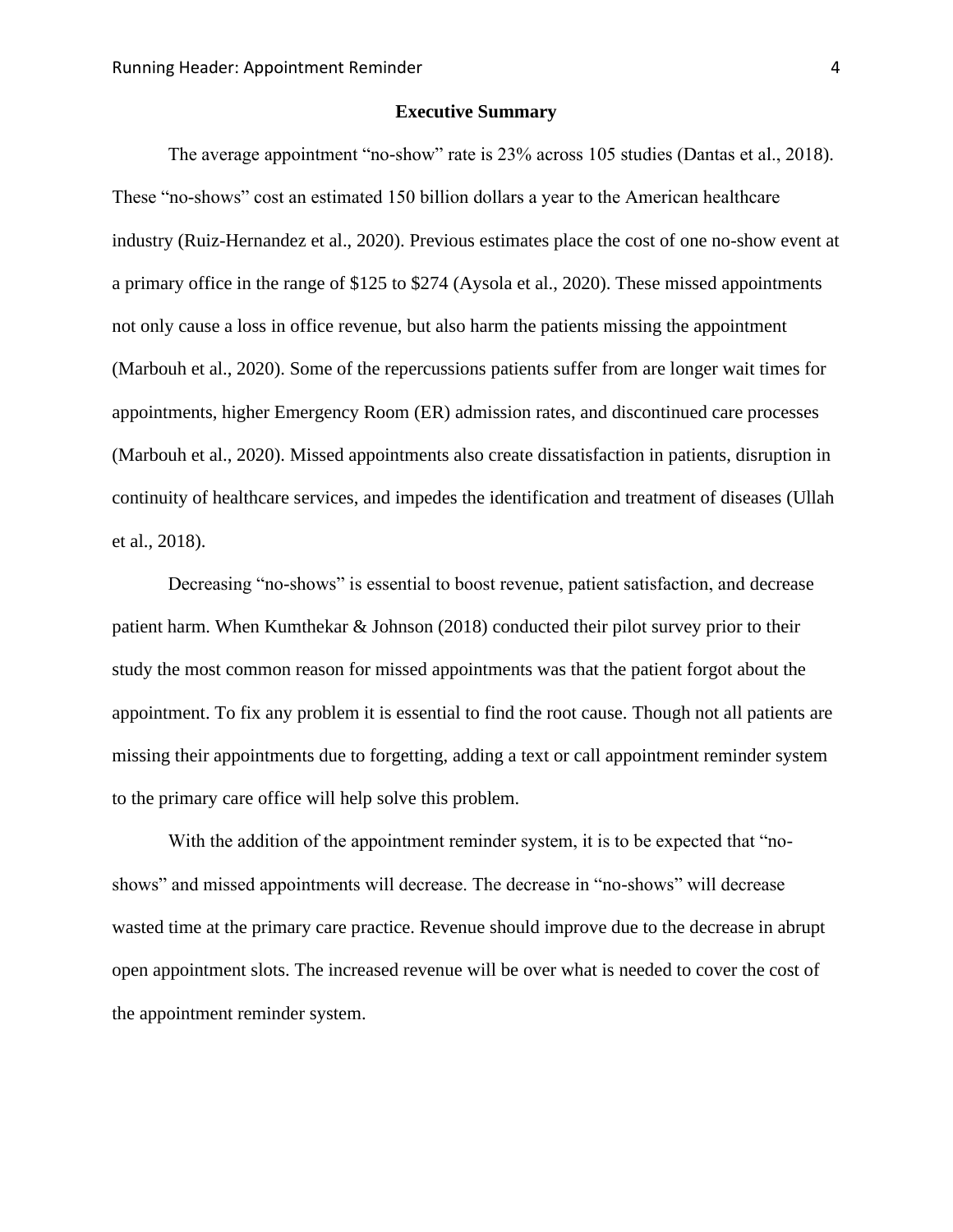### **Appointment Reminder System Benchmark Study**

As the inflation rate sores to an all-time high, it is in the best interest of every company and/or health care facility to become more efficient in their management practices. Primary care offices are not immune to revenue loss. Some of this revenue loss can be avoided with little effort. Primary care visits give patients the opportunity to be assessed and receive treatment before their chronic condition and/or illness turns into an emergency. The percentage of patients who "do-not-attend", "no-show", or miss their primary care appointments is surprisingly high. Different methods have been utilized to boost appointment attendance. This Benchmark Capstone Study plans to provide the evidence that missed primary care appointments can be significantly reduced with the addition of an automated phone call and/or SMS/text message appointment reminder.

#### **1. Rationale for the Project**

The negative impacts of "no show" and missed appointments are tremendous. These negative impacts include negative health outcomes, increased healthcare cost, decreased provider productivity, reduction in revenue for primary care offices, underutilization of medical resources, increased emergency department utilization, and increased hospitalizations (Anisi et al., 2018). Repeated missed appointments were associated with a significant increase in premature all-cause mortality rates (McQueenie et al., 2020). There is substantial evidence that missed appointments have a negative effect on the patient, the provider, the primary care office, and the community. Primary care physicians, Physician Assistance (PA), and Family Nurse Practitioners (FNP) can assess, identify, and treat a multitude of illnesses and/or disease processes. As healthcare providers we have the duty to take action to prevent our patients from being harmed.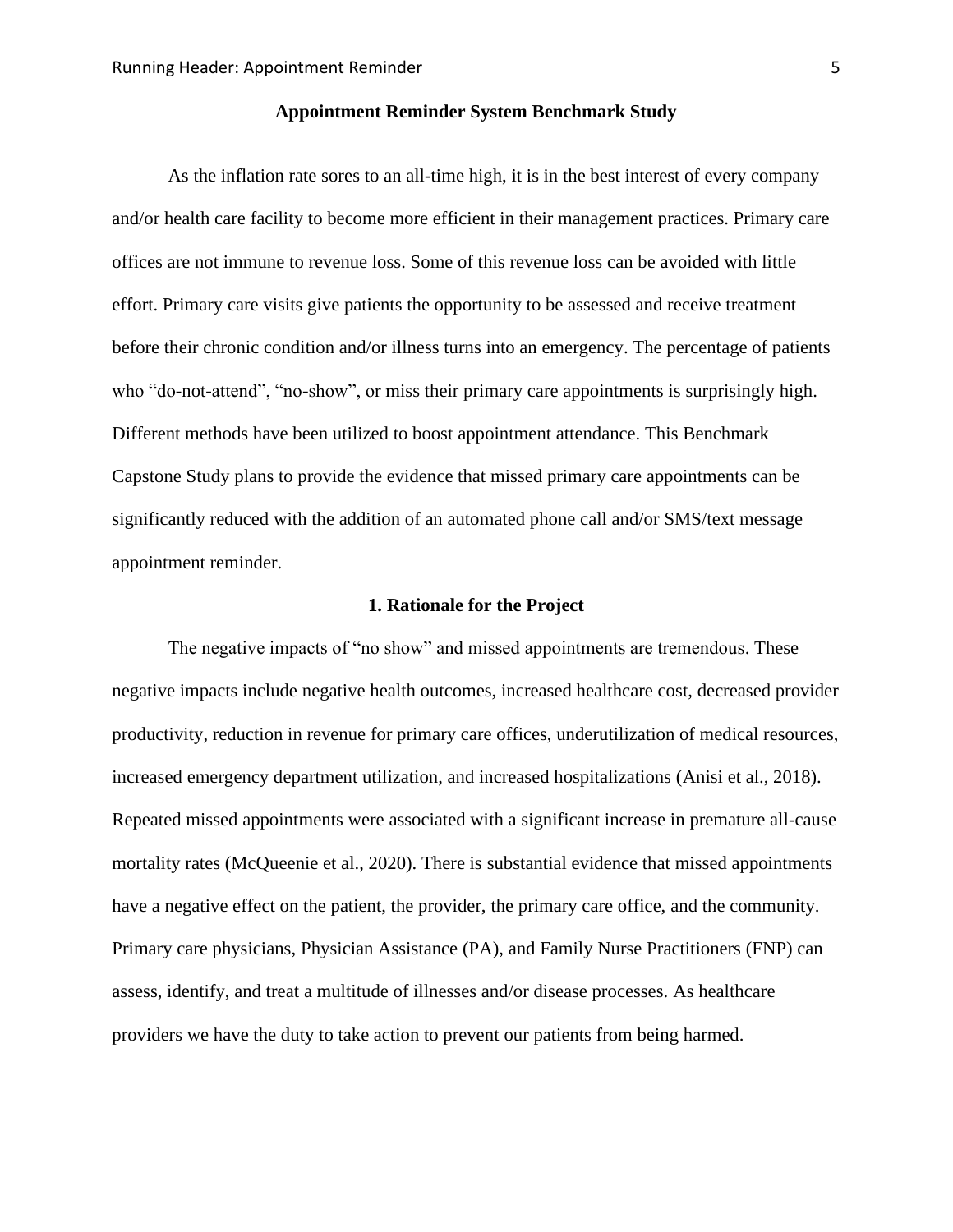Running Header: Appointment Reminder 6

In 2018 in the United States, approximately 95% of Americans had some form of mobile phone (Langford et al., 2019). By reminding patients of their upcoming appointment, it prevents them from forgetting or gives them the opportunity to cancel the appointment. Early appointment cancelations allow for the primary care office to move appointments around or fill the time slot. By filling this time slot with another patient, it boosts efficiency and gives another patient an opportunity. Feeling these voids in the schedule increases office revenue and provider productivity. Lagman et al., (2020) found an estimated savings of approximately \$79,200 a year when a phone call reminder system was introduced to an outpatient palliative medicine clinic.

#### **2. Literature Synthesis in Support of the Change**

The national "no-show" average is reported to be 19% for primary care offices (Crocker et al., 2021). Alharbi (2019) found that "no-shows" cause significant loss of time, money, and patient satisfaction. These "no-show" appointments lead to both a reduction in patient access to care and provider productivity (Lagman et al., 2021). For revenue loss reference, Triemstra & Lowery (2018) found that missed appointments had an annual billing loss of \$170,100 and reimbursement loss of \$51,289, at the Adolescent and Young Adult Medicine Clinic at Helen DeVos Children's Hospital (HVCH) in Grand Rapids. This estimated \$221,389.00 loss is worth every attempt to recoup.

As noted, missed appointments are linked to a wide array of repercussions for the patient's health. Williamson et al., (2021) notes that there is an association with increased missed general practice appointments and greatly increased mortality risk. Furthermore, Anisi et al., (2018) noted that other negative health impacts of missing medical appointments are poor general health outcomes and the prevention or delays in provisional treatments. When looking at some specific illnesses we see in a study performed by Cronin et al., (2019) that patients who suffer from sickle cell disease and missed appointments had a significantly higher rate of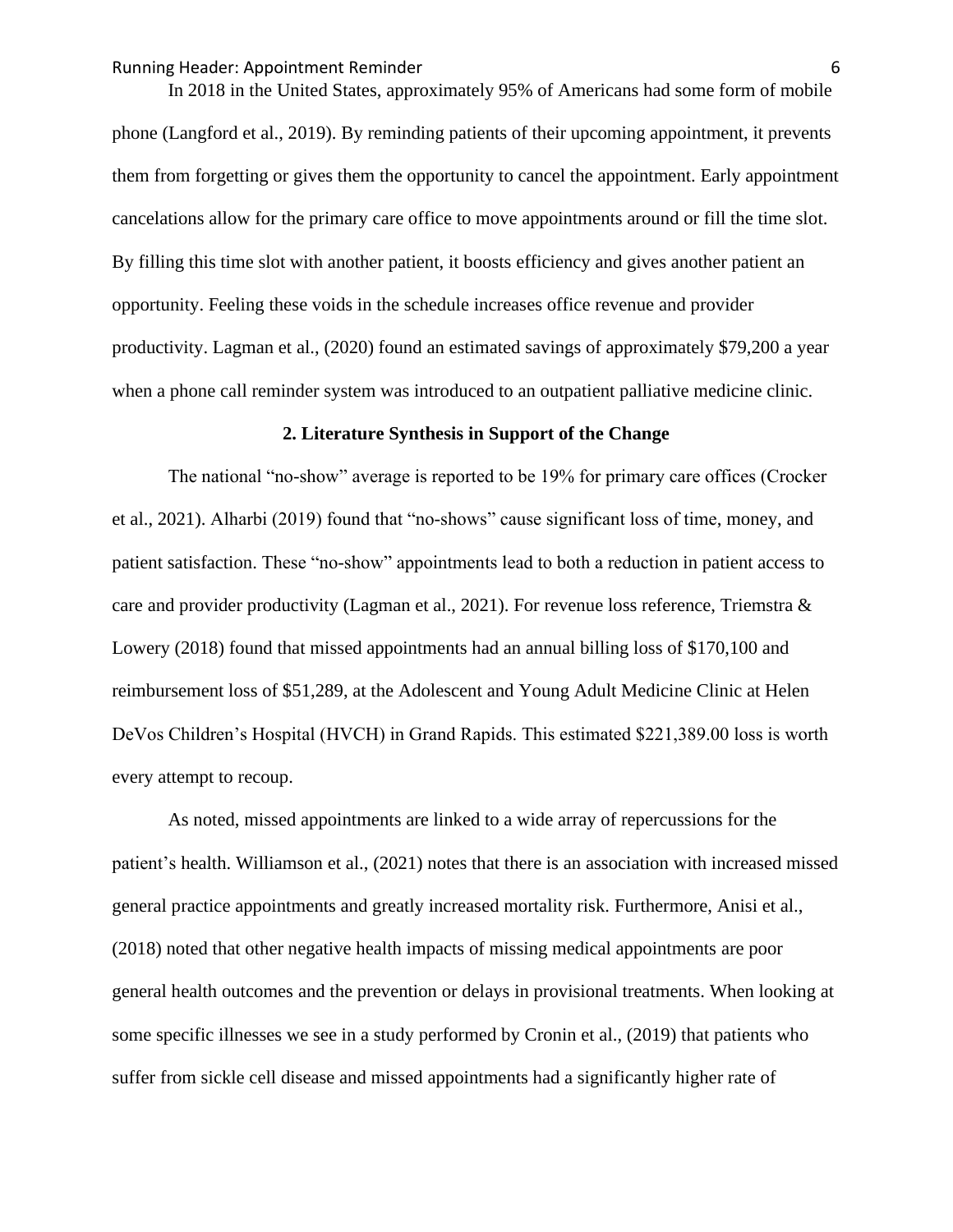hospitalization. Pediatric epilepsy patients who miss their neurological specialist appointments visit the emergency department and are hospitalized significantly more than their counterparts (Bailey et al., 2021).

It has been established that "no-shows" cause revenue loss, loss of time, decreased patient satisfaction, and serious health repercussions for patient's health. The proposal is to introduce a Short Message Service (SMS)/text message or recorded phone call appointment reminder service to confront the "no-shows" and missed appointments. Notification systems significantly reduce missed appointments (Davis, 2021). For reference, Drabkin et al., 2019, found a reduction of "no-shows" by 66.31% after introducing pre-appointment phone call notifications. Utilizing the findings from Triemstra & Lowery (2018) of an annual loss of \$221,389.00 in billing and reimbursement, a 66.31% reduction in "no-shows" would yield a revenue recoup of \$146,803.05 a year with the addition of pre-appointment phone calls.

#### **3. Stakeholders**

The stakeholders in the implementation of phone call or SMS/text message appointment reminder are every staff member, office managers, physicians, FNPs, PAs, and primary care office patients. Key stakeholders will be staff members, office managers, physicians, FNPS, and PAs. These key stakeholders will need to be informed and involved in the change process for the change to be successful (Penner, 2017). When presenting the change, office managers and physicians will be the main audience members to make the financial decision to go forward with purchasing a phone call/SMS/text message reminders system. Special attention will be focused on the financial benefits of decreasing "no-shows" when speaking with office managers and physicians. Office managers and physicians will also be interested in the boost in productivity due to empty slots being filled earlier due to the increased cancellations instead of "no-shows" that occurs with the implementations of such systems. When speaking with staff members the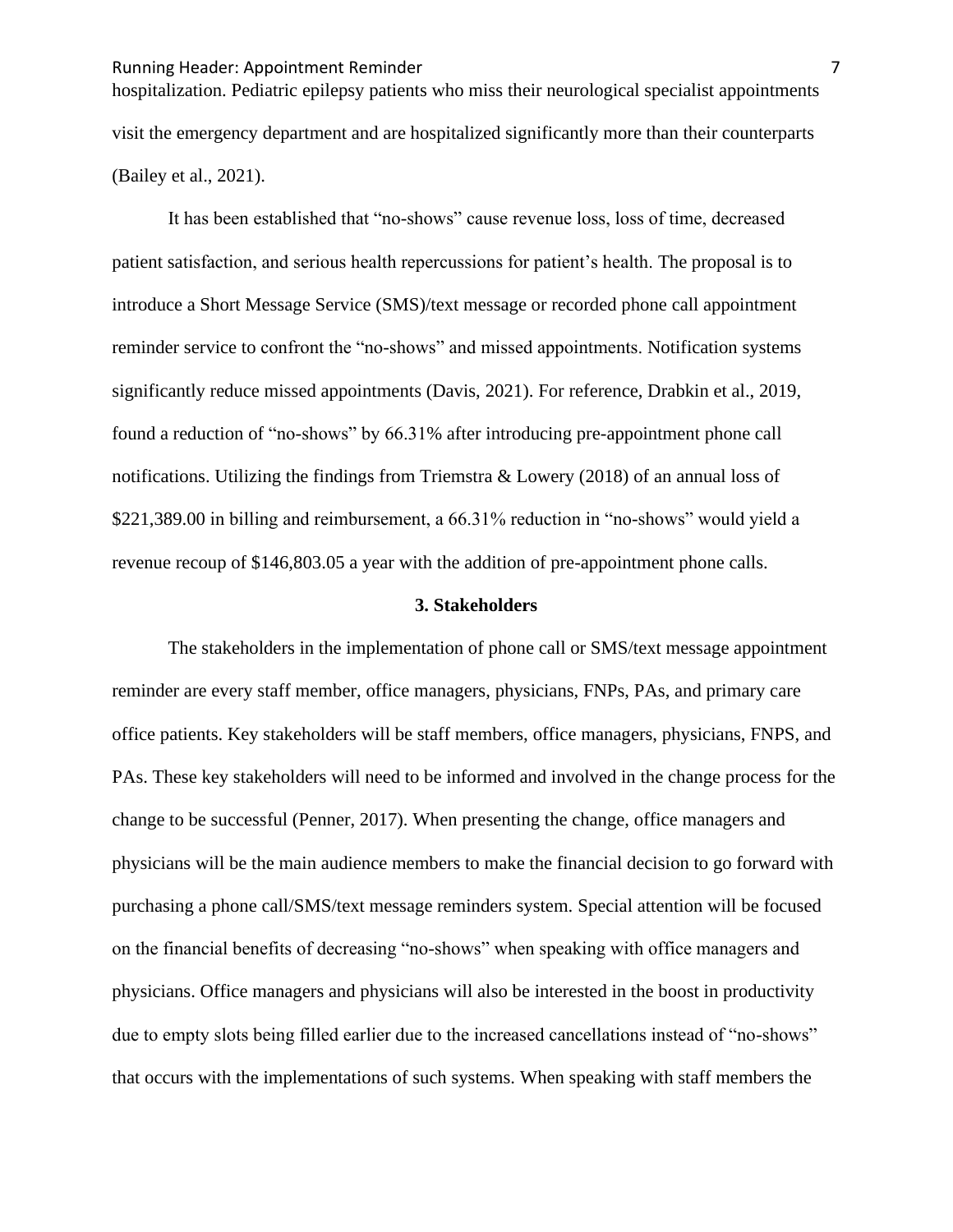usability of the system will be the focus. Stakeholder resistance to change can frequently result from a misconception regarding the time and effort needed to implement the practice change (Melnyk & Fineout-Overholt, 2018).

#### **4. Implementation of the system**

After the successful acceptance of the project by key stakeholders' implementation will need to be conducted by teaching registration and nursing staff how to enter information into the reminder system. Consents to participate in the reminder system will be created for patients to sign. Consents will include the patient's willingness to receive SMS/text message or call reminders, a recommendation to put a safe passcode on their phone, information regarding unsecure WIFI and hacking. Staff will also be taught what information is needed and that written consents need to be filled for each patient wishing to participate in the pre-appointment call or SMS/text notification system. The project leader will teach all staff how to utilize the system and provide staff will contact information for troubleshooting issues that may arise with the system.

As the project leader a simple randomization method to select the control group of patients who are not participating in the SMS/text message or call reminder system will be used. Inclusion criteria will include patients with primary care appointments in the study timeframe, patients with working telephone number, and patients must be adults (age equal to or greater than 18 years old). Exclusion criteria will include urgent care appointments, pediatric patients (<18 years old), and patients without a phone number. The intervention group will include all patients who meet the inclusion criteria and elect to participate in the SMS/text message or call reminder system. As noted, a simple randomized method will be utilized to select an equal number of patients to be in the control group who are not participating in the reminder system. All participants will be asked for consent to include their data. A excel sheet will be utilized to list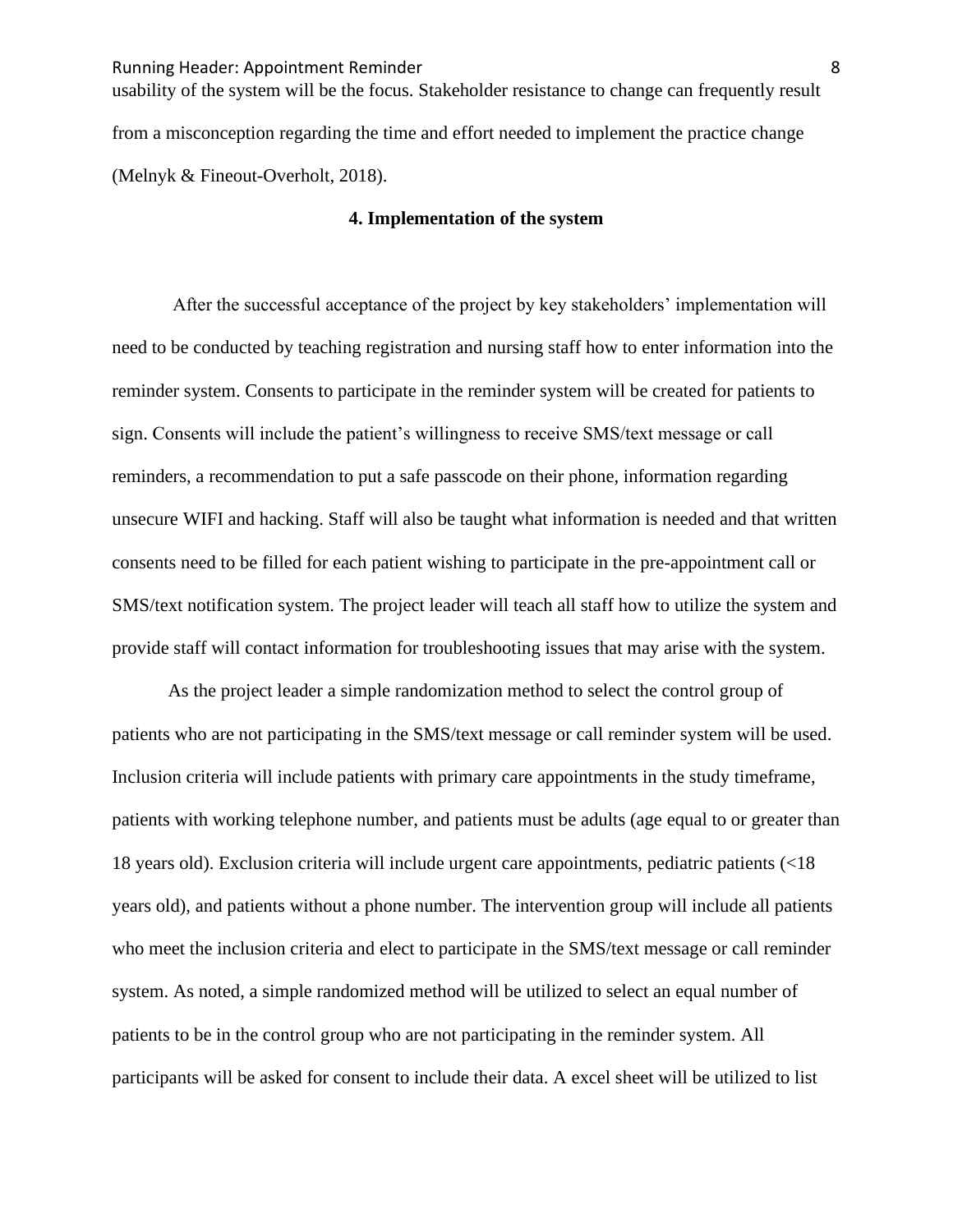the control and intervention participants. By listing these participants, it allows staff to refer to the list in case a cancellation or "no-show" occurs, so the staff know if the scheduled patient is involved in the study/project. If the patient is involved in the project the occurrence can be added to a separate Microsoft excel where data is being collected, see Appendix A.

#### **5. Timetable**

Week one will consist of gathering research regarding appointment reminder systems and companies that offer the services. A minimum of 3 companies will be chosen to present to the primary care offices stakeholders It will also be necessary to gather research to support the change and develop a presentation to present to stakeholders. Only peer reviewed publish journal articles will be utilized to support the project and present it to stakeholders. Search engines like EBSCOHost, PubMed, and Academic Search Complete will be used to search key words like "SMS", "text message", "call", "appointment", "adherence", "reminder system", and "no-show". Articles use will be restricted to articles published no earlier than 2018. Key findings amongst the research will be the cost of reminder systems, revenue loss from "no-shows", loss in productivity, revenue savings after the implementation of the project, patient health repercussions for not attending scheduled appointments, and national rate of missed appointments.

After research has been gathered during the first week, the second week will consist of preparing a slideshow presentation, poster presentation, and speaker notes to present to the stakeholders. Highlights of the presentation will include outcomes of multiple studies, current reminder system cost and statistics, reminder system HIPPA compliance, reminder system usability, and the economic impact of reminder systems on the office. At the end of week 2 evidence will be presented to all stakeholders and any questions will be answered. A separate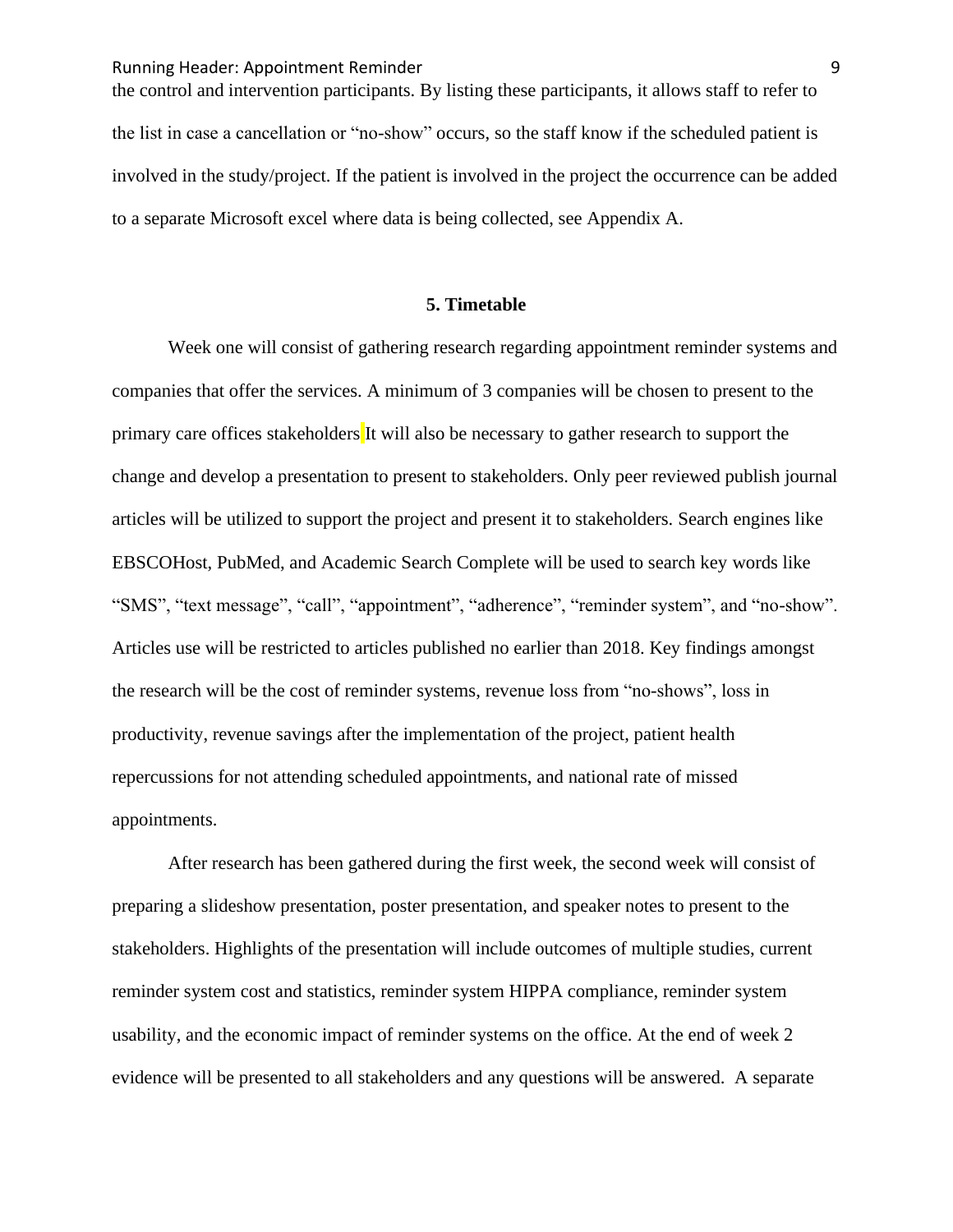#### Running Header: Appointment Reminder 10 and 10 and 10 and 10 and 10 and 10 and 10 and 10 and 10 and 10 and 10 and 10 and 10 and 10 and 10 and 10 and 10 and 10 and 10 and 10 and 10 and 10 and 10 and 10 and 10 and 10 and 10

meeting will be scheduled the same day or the day after with key stakeholders to make decisions on what service will be utilized for the call and SMS/text message reminder system.

Week three will be dedicated to educating front line staff, including nurses and registration/office staff. This education will be focused on how to enter information into the appointment reminder system. Week four will be dedicated to informing the staff about consents that are needed for the patients to participate in the selected system. At the end of week 4, the intervention group will be counted and an equal number of patients who either did not choose to participate in the appointment reminders system or did not get the opportunity will be randomly selected. All participants selected will have at minimum one appointment scheduled over the next 8 weeks. Over Week 4, registration/office staff and nursing staff will be entering patient information into the new system as they opt in and sign consents.

Week 5 will be the initiation of the appointment reminder system into action. The project manager will be onsite during week 5 to help navigate any hurdles that may occur. Ongoing data collection will be utilized during the project. Staff will have shared access to a Microsoft excel spreadsheet where they will enter any "no-shows" or cancellations for the day. The spreadsheet will have two rows titled intervention group and control group, see Appendix A. There will also be three columns titled cancelled, "no-show", and scheduled, see Appendix A. During weeks 6 through 13, the project manager will be onsite from 1200 to 1800 every Friday to collect data from the week before and answer any questions. Collection will include reviewing appointments scheduled, "no-show" incidents, and cancellations of previous selected participants. The process of verifying the data every week will decrease errors in the project results. During these collection times the project manager will also be available to staff for questions or concerns with the project.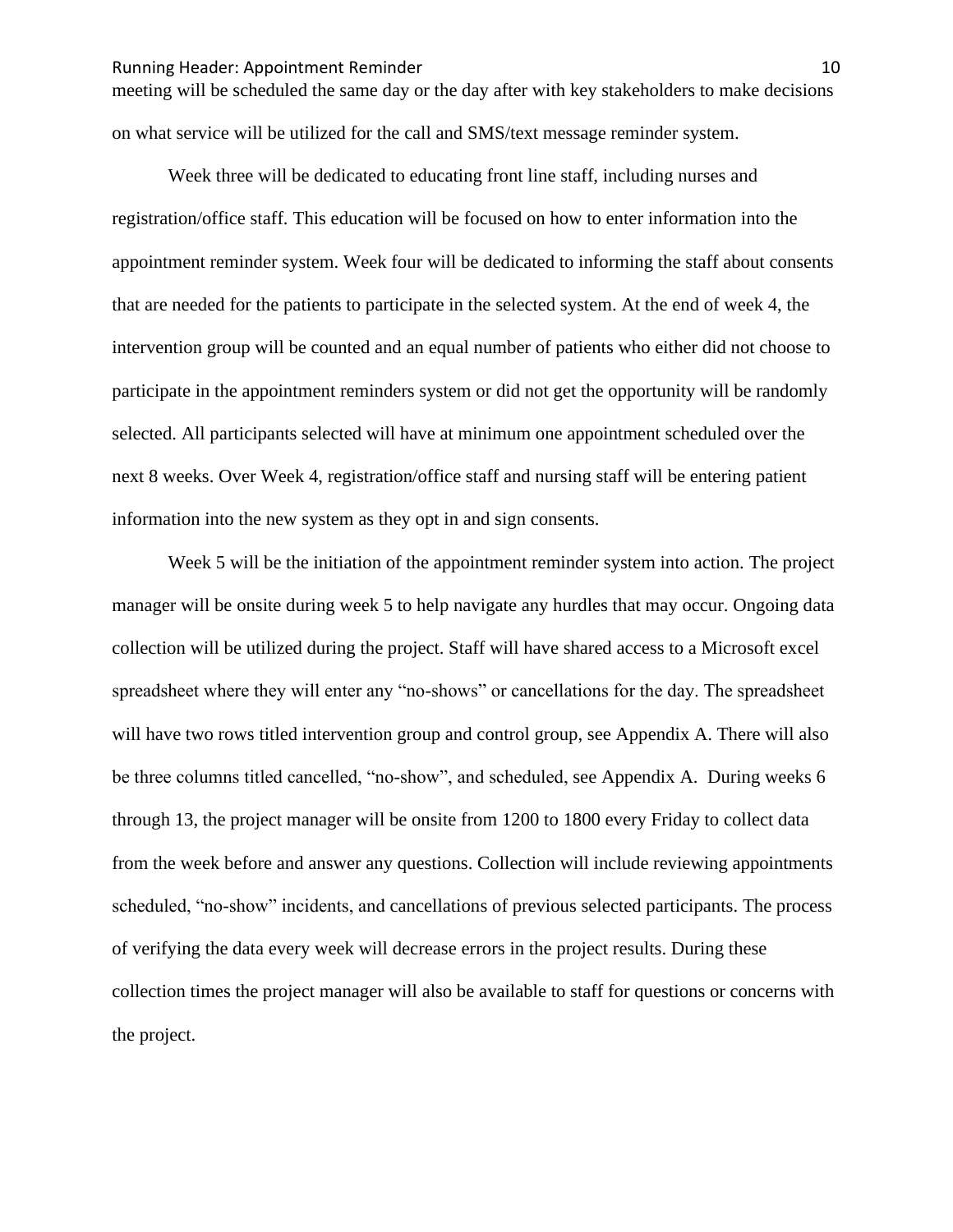#### Running Header: Appointment Reminder 11 and 11 and 11 and 11 and 11 and 11 and 11 and 11 and 11 and 11 and 11 and 11 and 11 and 11 and 11 and 11 and 11 and 11 and 11 and 11 and 11 and 11 and 11 and 12 and 12 and 12 and 12

At close of business on the 13<sup>th</sup> week the project will conclude. On the last day of the 13<sup>th</sup> week, which will be a Friday, the project manager will recollect the data of appointments scheduled, "no-show" incidents, and cancellations that occurred over the past 8 weeks. This data will be compared to the ongoing data to check for any errors that may have occurred.

Week fourteen will consist of data analysis using statistically sound methods. Raw numbers, percentages, and absolute risk reduction will be utilized for the stakeholder presentation. A two-by-two table will also be given to reveal number by number presentation to stakeholders. At the end of week fourteen it will be necessary to schedule a meeting with all stakeholders to present the results of the project. The meeting will be scheduled for Friday of week 15.

Week fifteen will include designing a highly visual appealing slide show presentation and poster presentation. The presentation will contain the number of appointments made, number of "no-shows", and number of cancelled appointments for the intervention and control group. The poster will include a bar diagram and a two-by-two table to make results easily digestible for stakeholders. An estimate of office revenue gained comparing the control vs the intervention group will also be presented. See Appendix B "Timetable Graphic" for a timetable graphic.

#### **6. Data Collection Methods**

Data collection will be ongoing throughout the project. Two shared Microsoft Excel sheets we be utilized by staff member to conduct ongoing data collection. One Microsoft Excel sheet will contain the names of patients included in the study and separated by control and intervention group. The second Microsoft Excel sheet will be separated into two groups titled intervention group and control group. Three categories will be made titled cancelled, "no-show", and scheduled. See Appendix A "Data Example" for a hypothetical example of the data collection that would take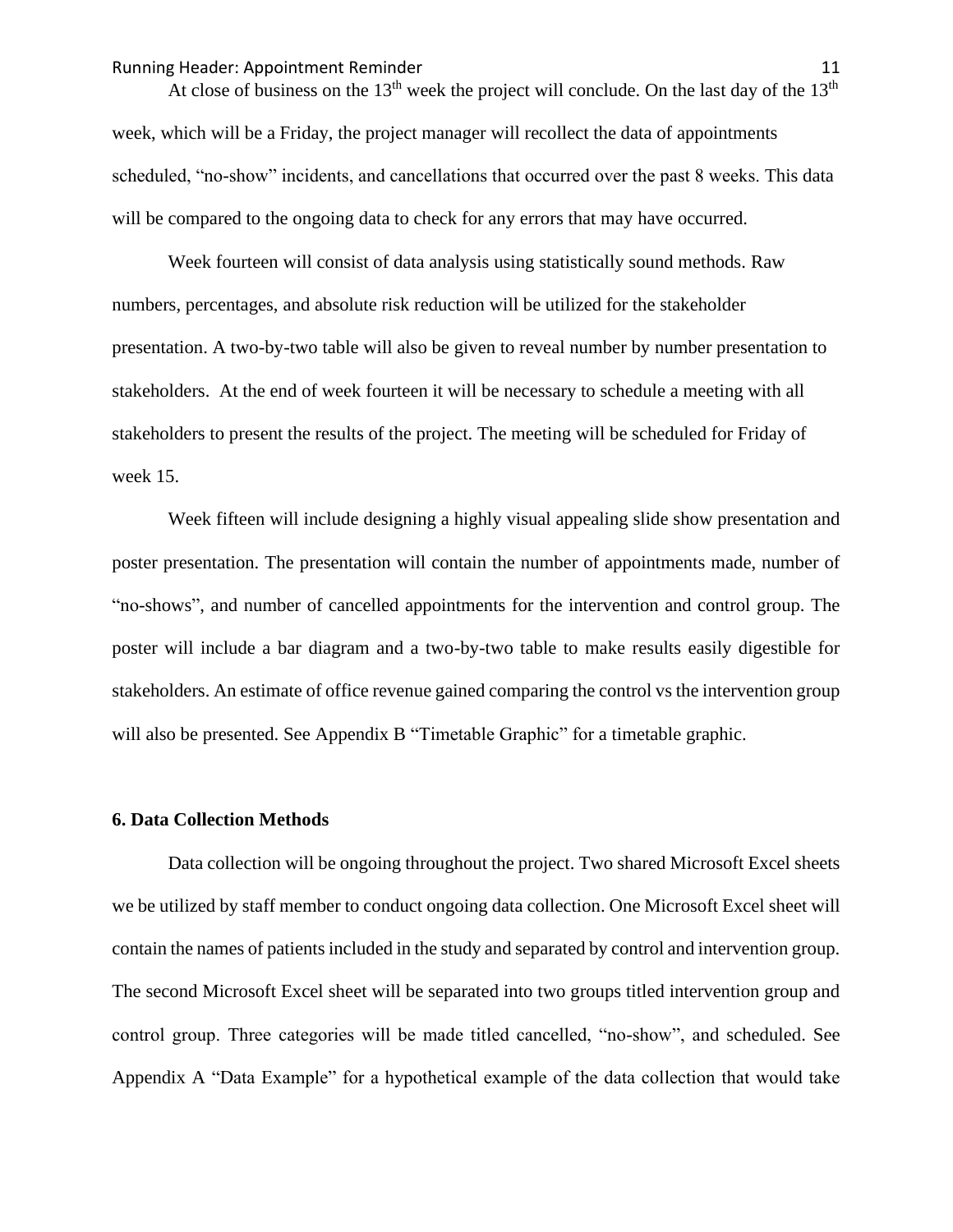Running Header: Appointment Reminder 12 and 12 place. Every Friday the project manager will recollect the data from 1200 to 1800. This data recollection decreases the chances for errors in data collection. It should be noted that no patient identifying information will be removed from the primary care office. The results of the data will be an account for the number of cancelled appointments and "no-shows" for the intervention group and control group.

#### **7. Cost and Benefits of an Appointment Reminder System**

Reducing missed appointments or "no-shows" is directly correlated to increased revenue for the primary care office. As noted previously, estimates place the cost of one "no-show" event at a primary office in the range of \$125 to \$274 (Aysola et al., 2020). Appointment Reminder is an appointment reminders service that is HIPAA compliant (Appointment Reminder, 2022). Pricing for 3200 reminders per month is \$149, this is the highest cost plan offered by Appointment Reminder (Appointment Reminder, 2022). Apptoto is another appointment reminder service that is HIPAA compliant (Apptoto, 2022). Apptoto's most expensive plan, that offers 4,000 auto phone call messages or SMS messages, is \$249 a month. Office Ally is yet another service that is HIPAA compliant (Office Ally, 2022). Office Ally offers 3500 reminders a month for \$149.95, which is the highest cost plan (Office Ally, 2022). Considering these three services most expensive plans, if the appointment reminder service improved the attendance and prevented two appointments from being missed the office would cover the cost of the service. Clinics report huge financial saving after the implementation of an automated SMS-reminder system, these clinics attribute this savings to a decrease in missed appointment rates and the relatively low cost of SMS reminders (Schwebel & Larimer, 2018).

Reducing missed appointments is also vital to patients' health. Patients who suffer from type II diabetes who miss their scheduled appointments regularly are 24%-64% more likely to have poorer glycemic outcomes when compared to patient's who did not miss their appointments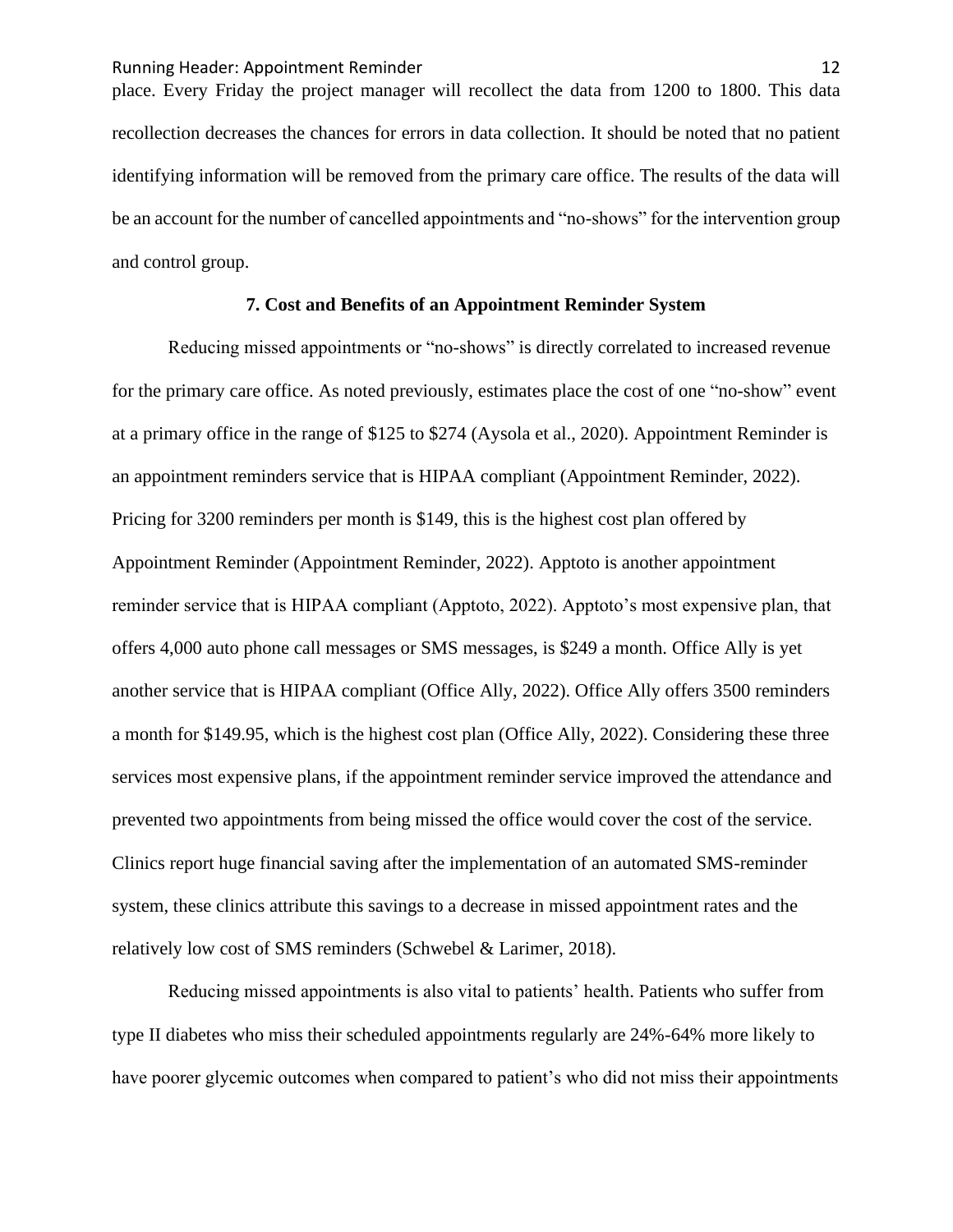regularly (Sun et al., 2021). In pregnant and postpartum women Basu et al. (2021), found that patients with missed medical appointments had significantly higher odds of experiencing posttraumatic stress, anxiety, depression, and loneliness. Missed appointments harm patients' health and increase the likelihood of the patient being admitted to the emergency room (Marbouh et al., 2020). While not all missed appointments can be avoided by adding an appointment reminder, if one patient is kept out of the emergency room due to their improved appointment adherence then the service is worth the price.

#### **9. Overall Discussion**

Forgetfulness was found to be one of the main reasons for missed appointments (Parsons et al., 2021). The appointment "no-show" rate across 105 studies was found to be 23% (Dantas et al., 2018). This is close to 1 in 4 patients that are not showing for their appointments. The cost of a reminder system is covered if it improves attendance by 2 appointments a month. Appointments that are lost to "no-shows" cause a reduction in primary care office revenue (Anisi et al., 2018). Furthermore, appointment reminders increase early cancellation (Berliner et al., 2020). Early cancellation creates the opportunity for physicians to fill that appointment slot with another patient. By getting advanced notice of a cancellation and filling the open appointment slot the office is recouping some of what would have been lost revenue, increasing productivity, and giving another patient the opportunity to be seen. Increased "no-show" and missed appointments result in negative outcomes for patients (Anisi et al., 2018). These patients also have increased emergency department utilization (Anisi et al., 2018). This increased emergency department utilization equates to a higher cost to the patient.

#### **Recommendations/Conclusion**

It is recommended that any outpatient healthcare provider offer a SMS and/or phone call reminder to their patient population. The service should be offered in multiple languages.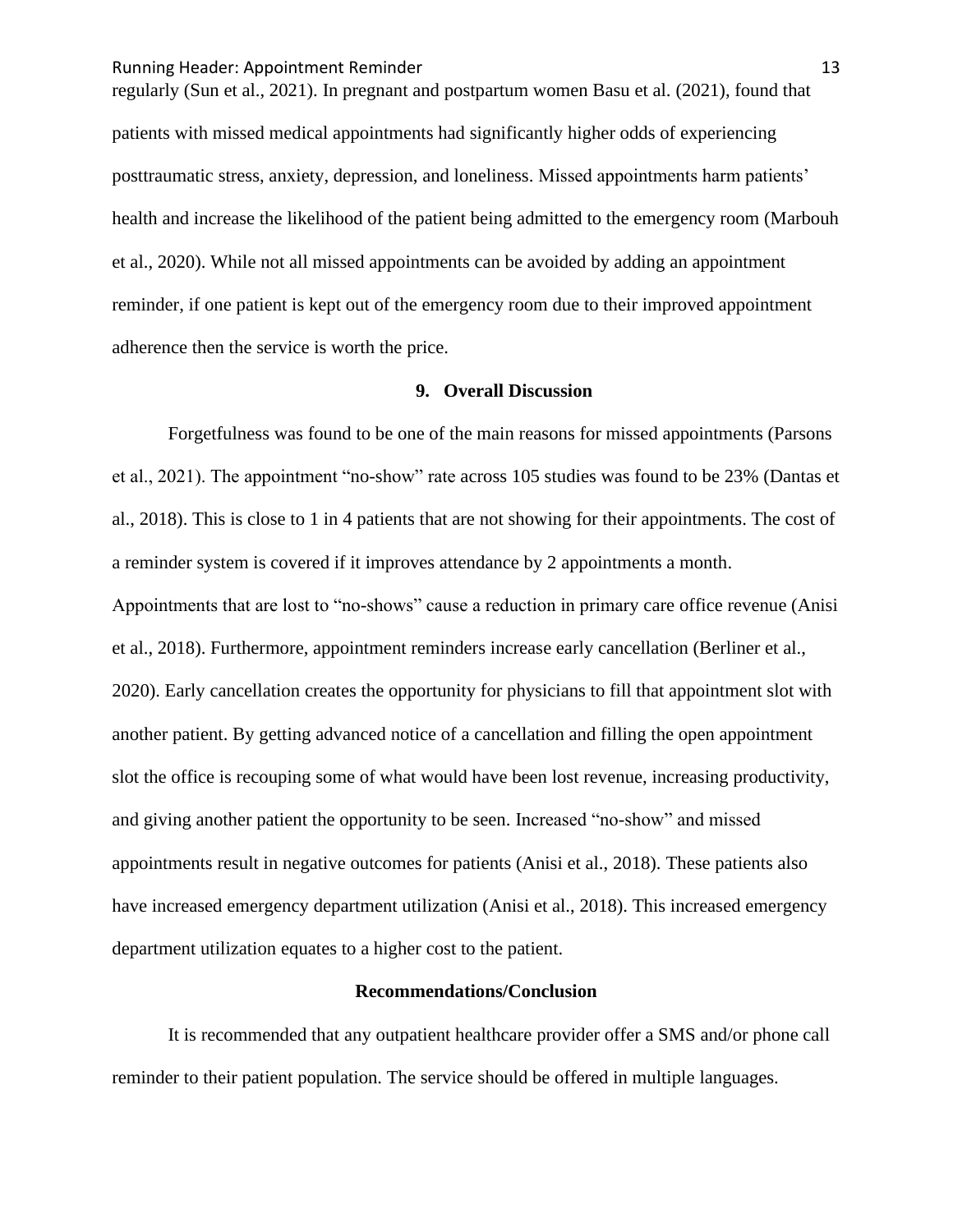#### Running Header: Appointment Reminder 14

Appointment notifications are useful in a wide array of services. From psychiatric services to surgical services the use of a reminder system will boost productivity. When selecting the appointment reminder system, it is imperative to consider the companies HIPAA compliance. The current practice of having no notification system leaves a correctable process in place that increases the likelihood of negative patient outcomes. Notification systems significantly reduce missed appointments (Davis, 2021). These recovered appointments increase revenue and office productivity.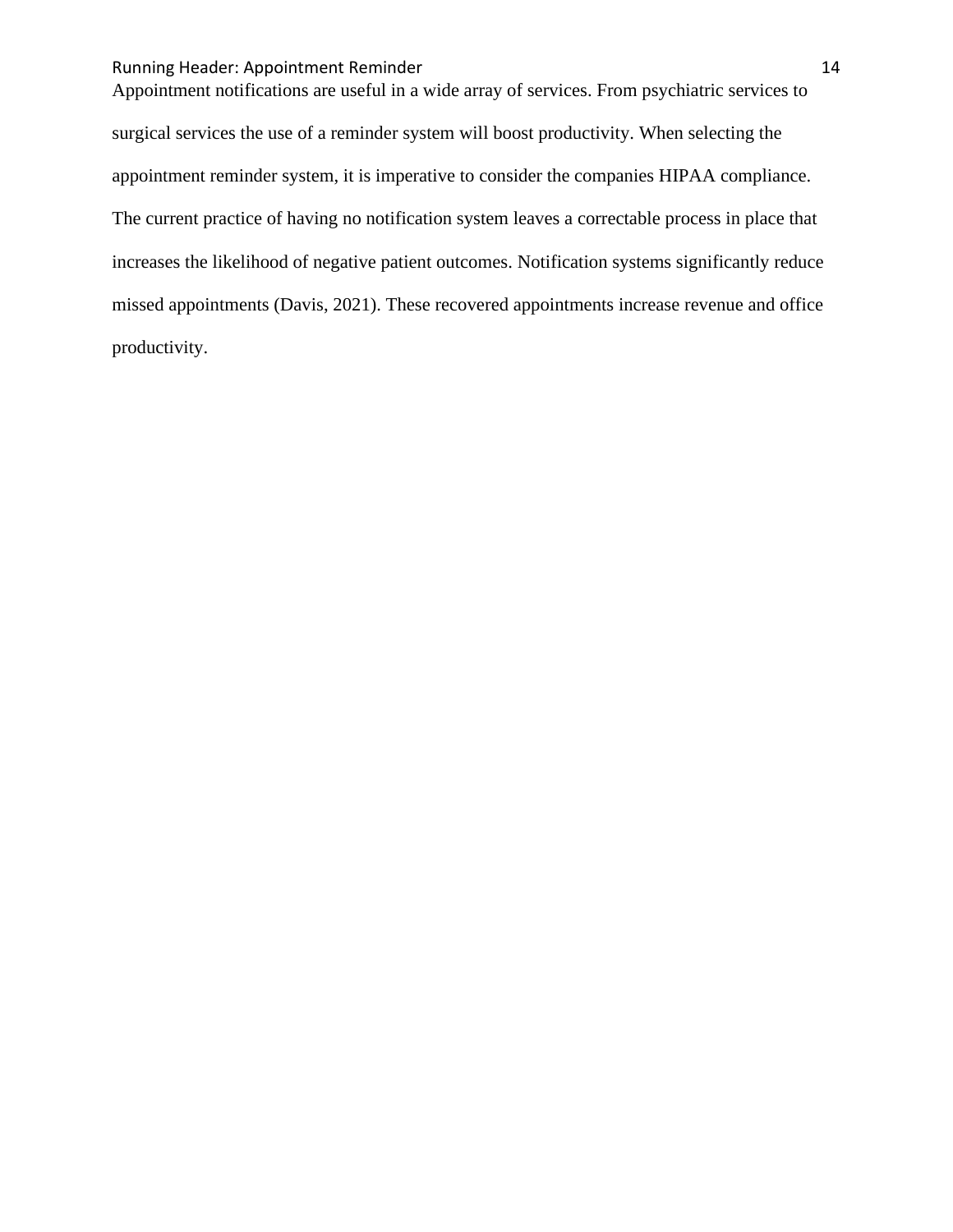#### **References:**

- Alharbi, R. (2019). How to reduce no-show in pain clinic?. *Imam Journal of Applied Sciences*, *4*(2), 45.
- Anisi, S., Zarei, E., Sabzi, M., & Chehrazi, M. (2018). Missed appointments: factors contributing to patient no-show in outpatient hospital clinics in tehran, Iran. *Shiraz E-Med J*, *19*(10.5812).
- Appointment Reminder. (2022). Retrieved April 14, 2022, from https://appointmentreminder.com/pricing
- Apptoto. (2022). Retrieved April 12, 2022; from https://apptoto.com
- Aysola, J., Xu, C., Huo, H., & Werner, R. M. (2020). The relationships between patient experience and quality and utilization of primary care services. *Journal of patient experience*, *7*(6), 1678-1684.
- Bailey, J., West, M., Agarwal, R., & Kumar, G. (2021). Measuring the Barriers to Adherence With Neurology Clinic Appointments for Children With Epilepsy: A Pilot Study. *Child Neurology Open*, *8*, 2329048X211012544.
- Basu, A., Kim, H. H., Basaldua, R., Choi, K. W., Charron, L., Kelsall, N., Hernandez-Diaz, S., Wyszynski, D. F., & Koenen, K. C. (2021). A cross-national study of factors associated with women's perinatal mental health and wellbeing during the COVID-19 pandemic. *PloS one*, *16*(4), e0249780. https://doi.org/10.1371/journal.pone.0249780
- Berliner Senderey, A., Kornitzer, T., Lawrence, G., Zysman, H., Hallak, Y., Ariely, D., & Balicer, R. (2020). It's how you say it: Systematic A/B testing of digital messaging cut hospital no-show rates. *PloS one*, *15*(6), e0234817. https://doi.org/10.1371/journal.pone.023481.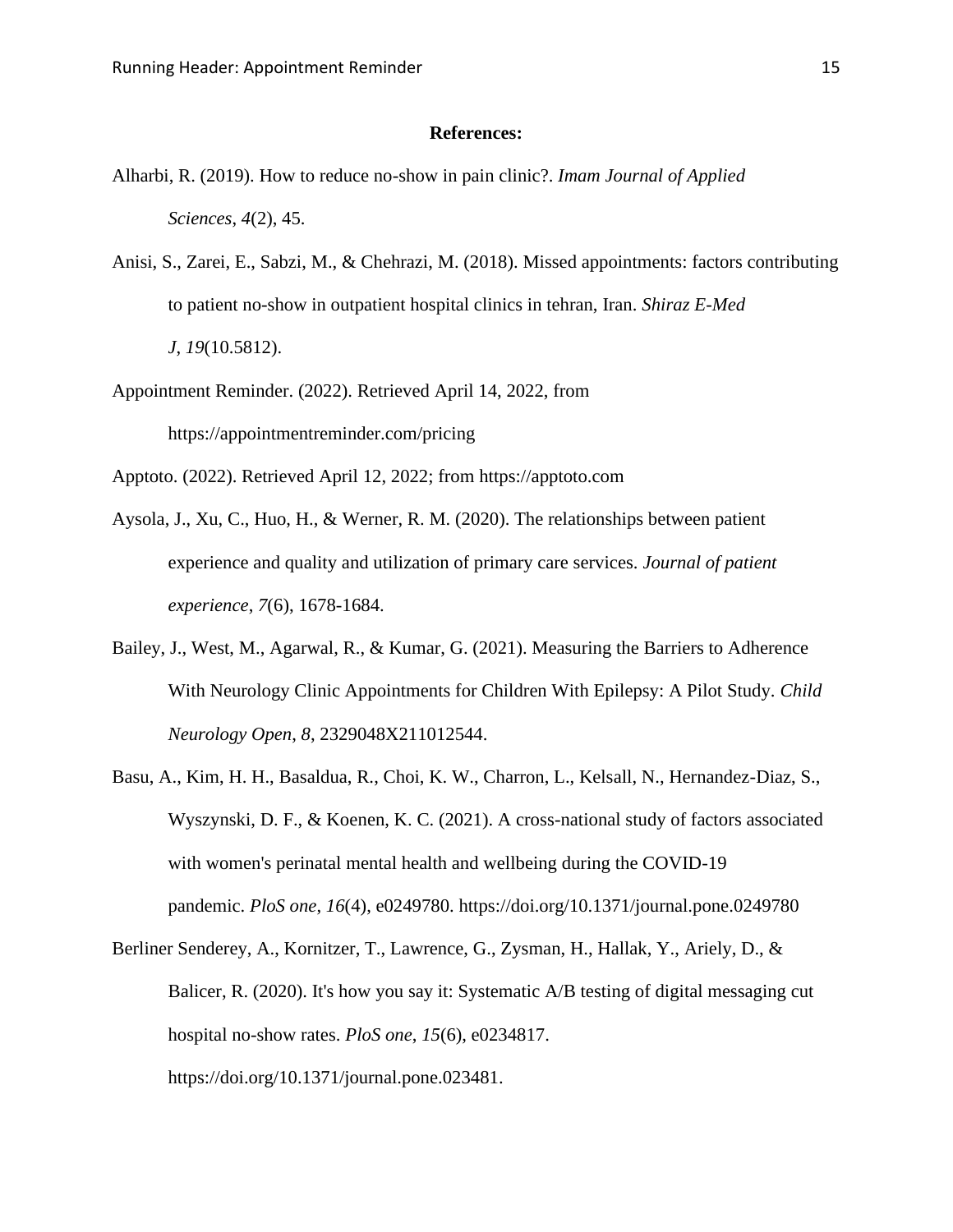Crocker, J. B., Lynch, S. H., Guarino, A. J., & Lewandrowski, K. (2021). The impact of pointof-care hemoglobin A1c testing on population health-based onsite testing adherence: a primary-care quality improvement study. *Journal of Diabetes Science and Technology*, *15*(3), 561-567.

- Cronin, R. M., Hankins, J. S., Byrd, J., Pernell, B. M., Kassim, A., Adams-Graves, P., ... & Treadwell, M. (2019). Risk factors for hospitalizations and readmissions among individuals with sickle cell disease: results of a US survey study. *Hematology*, *24*(1), 189-198.
- Dantas, L. F., Fleck, J. L., Oliveira, F. L. C., & Hamacher, S. (2018). No-shows in appointment scheduling–a systematic literature review. *Health Policy*, *122*(4), 412-421.
- Davis, D. (2021). Using technology to reduce missed appointments. Online Journal of Nursing Informatics, 25(2),8.
- Drabkin, M. J., Lobel, S., Kanth, N., Martynov, A., Hunt, H. W., 3rd, Guerrero, D., Fogel, J., Grechanik, A., Mancuso, C. D., & Lev, S. (2019). Telephone reminders reduce no-shows: A quality initiative at a breast imaging center. *Clinical imaging*, *54*, 108–111. https://doi.org/10.1016/j.clinimag.2018.12.007
- Kumthekar, A., & Johnson, B. (2018). Improvement of appointment compliance in an underserved lupus clinic. *BMC Health Services Research*, *18*(1), 1-4.
- Lagman, R. L., Samala, R. V., LeGrand, S., Parala-Metz, A., Patel, C., Neale, K., ... & Nowak, M. (2021). "If You Call Them, They Will Come": A Telephone Call Reminder to Decrease the No-Show Rate in an Outpatient Palliative Medicine Clinic. *American Journal of Hospice and Palliative Medicine®*, *38*(5), 448-451.
- Langford, A. T., Solid, C. A., Scott, E., Lad, M., Maayan, E., Williams, S. K., & Seixas, A. A. (2019). Mobile phone ownership, health apps, and tablet use in US adults with a self-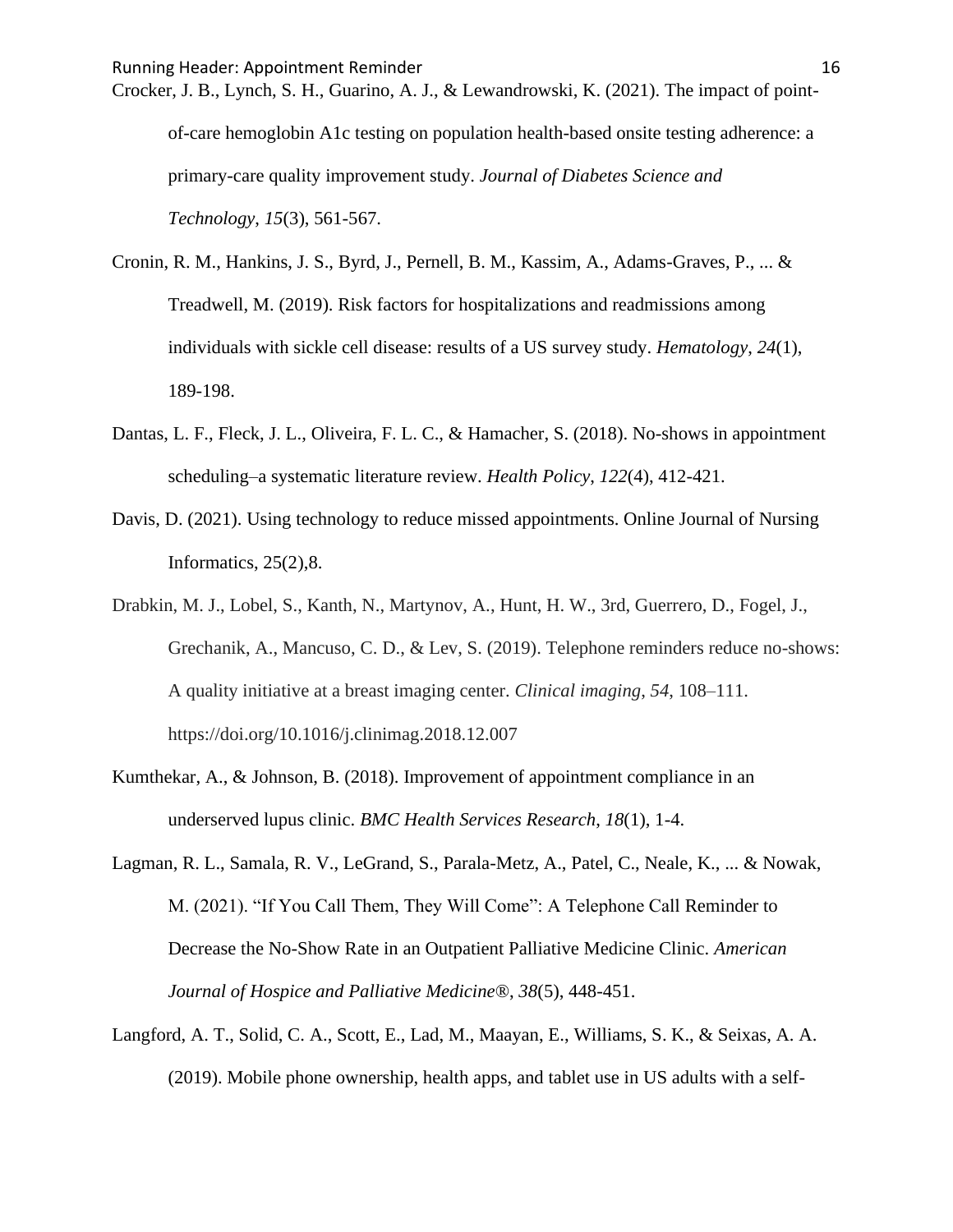reported history of hypertension: cross-sectional study. *JMIR mHealth and uHealth*, *7*(1), e12228.

Marbouh, D., Khaleel, I., Al Shanqiti, K., Al Tamimi, M., Simsekler, M. C. E., Ellahham, S., ... & Alibazoglu, H. (2020). Evaluating the impact of patient no-shows on service quality. *Risk management and healthcare policy*, *13*, 509.

Melnyk, B. M., & Fineout-Overholt, E. (2018). *Evidence-based practice in nursing & healthcare: A guide to best practice* (4th ed.). Lippincott Williams and Wilkins.

McQueenie, R., Ellis, D. A., McConnachie, A., Wilson, P., & Williamson, A. E. (2019). Morbidity, mortality and missed appointments in healthcare: a national retrospective data linkage study. *BMC medicine*, *17*(1), 1-9.

Office Ally. (2022). Retrieved April 5, 2022; from http://cms.officeally.com

- Parsons, J., Bryce, C., & Atherton, H. (2021). Which patients miss appointments with general practice and the reasons why: a systematic review. *The British journal of general practice : the journal of the Royal College of General Practitioners*, *71*(707), e406–e412. https://doi.org/10.3399/BJGP.2020.1017
- Penner, S.J. (2017). Economics and financial management for nurses and nurse leaders (3<sup>rd</sup> ed.). New York, NY: Springer.
- Ruiz-Hernández, D., García-Heredia, D., Delgado-Gómez, D., & Baca-García, E. (2020). A probabilistic patient scheduling model for reducing the number of no-shows. *Journal of the Operational Research Society*, *71*(7), 1102-1112.
- Schwebel, F. J., & Larimer, M. E. (2018). Using text message reminders in health care services: A narrative literature review. *Internet interventions*, *13*, 82-104.
- Sun, C. A., Taylor, K., Levin, S., Renda, S. M., & Han, H. R. (2021). Factors associated with missed appointments by adults with type 2 diabetes mellitus: a systematic review. *BMJ*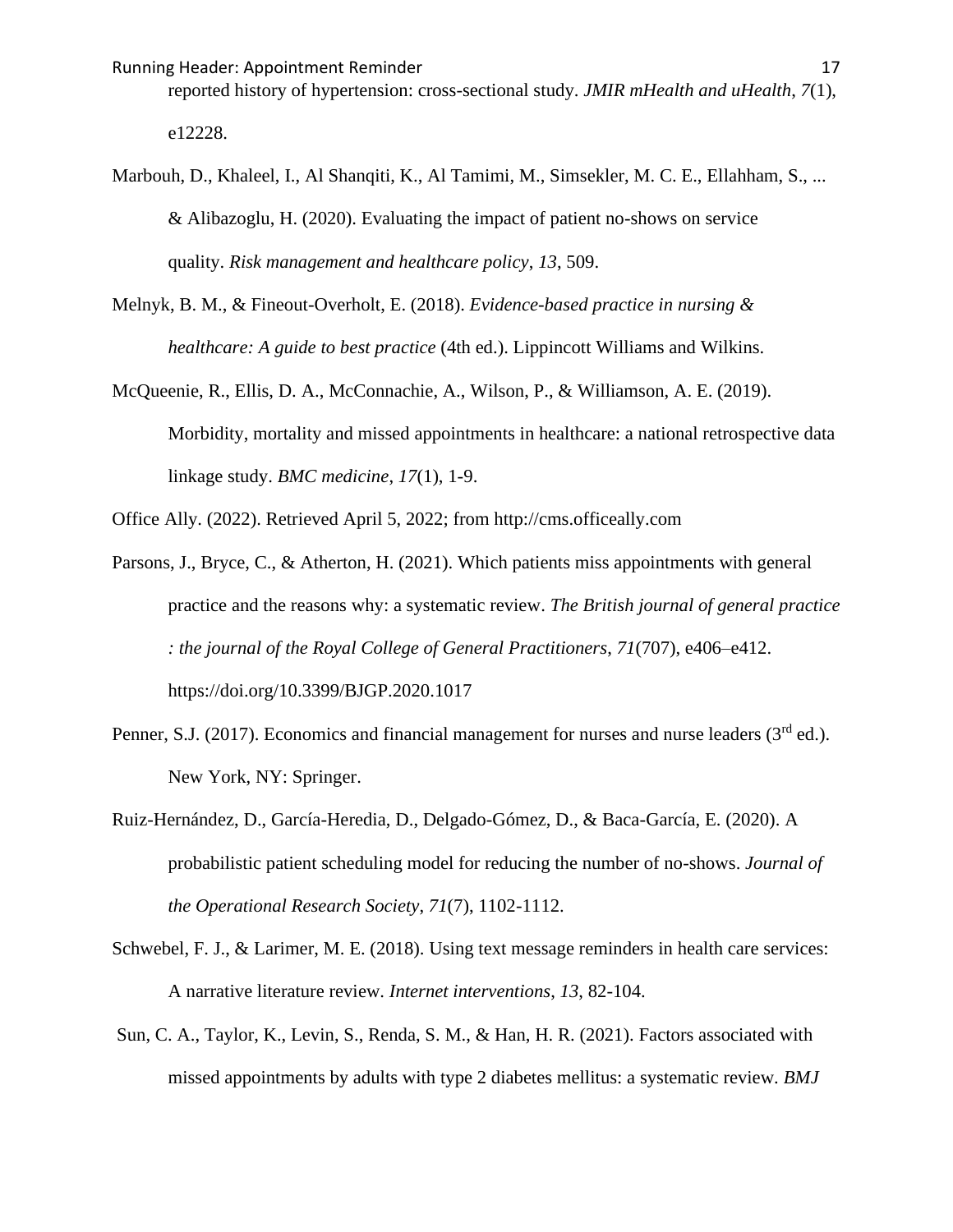Running Header: Appointment Reminder 18 and 18

*open diabetes research & care*, *9*(1), e001819. https://doi.org/10.1136/bmjdrc-2020- 001819

- Triemstra, J. D., & Lowery, L. (2018). Prevalence, predictors, and the financial impact of missed appointments in an academic adolescent clinic. *Cureus*, *10*(11).
- Ullah, S., Rajan, S., Liu, T., Demagistris, E., Jahrstorfer, R., Anandan, S., ... & Gill, A. (2018). Journal of Family Medicine and Disease Prevention.

Williamson, A. E., McQueenie, R., Ellis, D. A., McConnachie, A., & Wilson, P. (2021). 'Missingness' in health care: Associations between hospital utilization and missed appointments in general practice. A retrospective cohort study. *PloS one*, *16*(6), e0253163.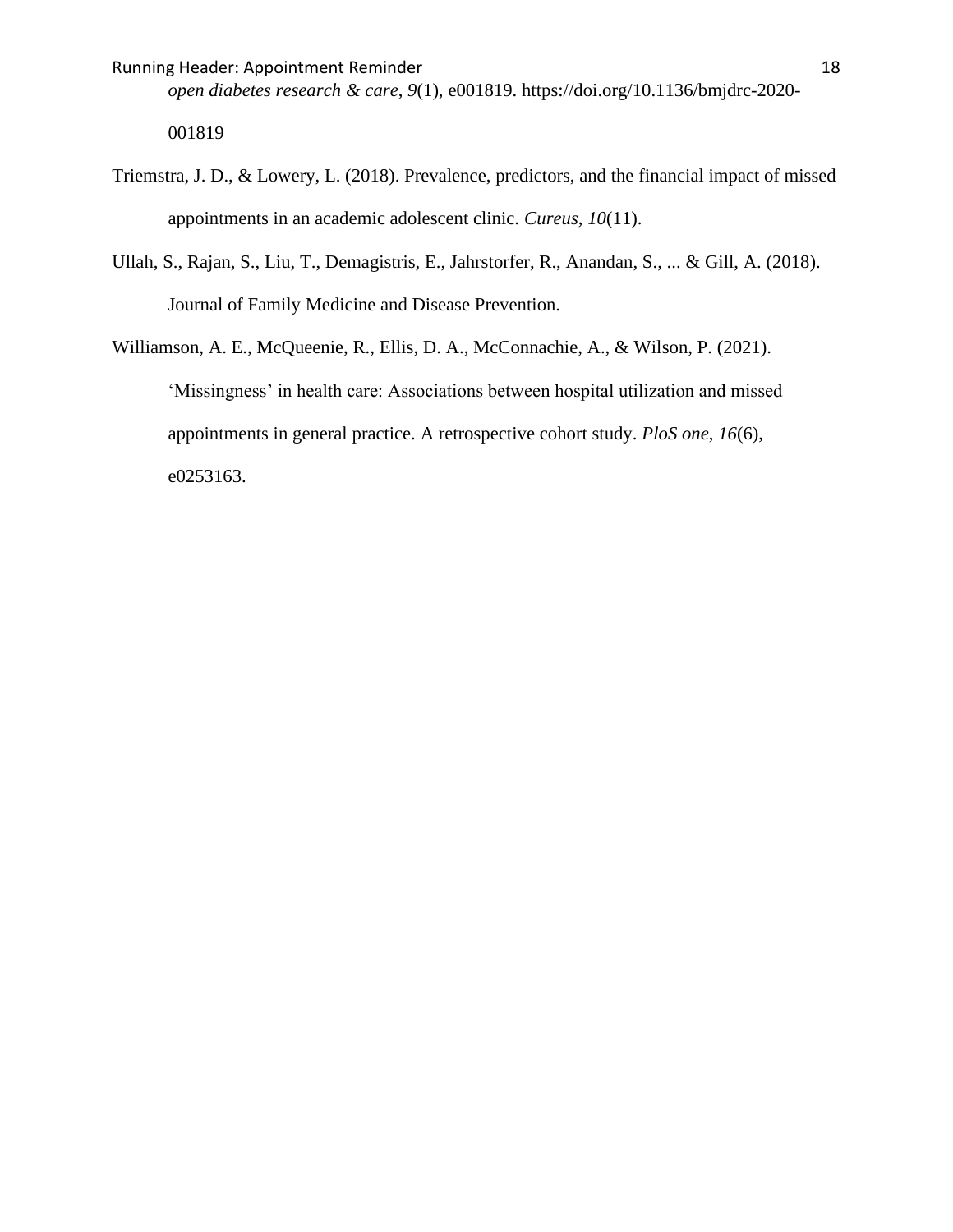# Appendix A

## Data Example

|                           | Cancelled | "No-Show"   Scheduled |    |
|---------------------------|-----------|-----------------------|----|
| <b>Intervention Group</b> |           |                       | 10 |
| Control Group             |           |                       | 10 |